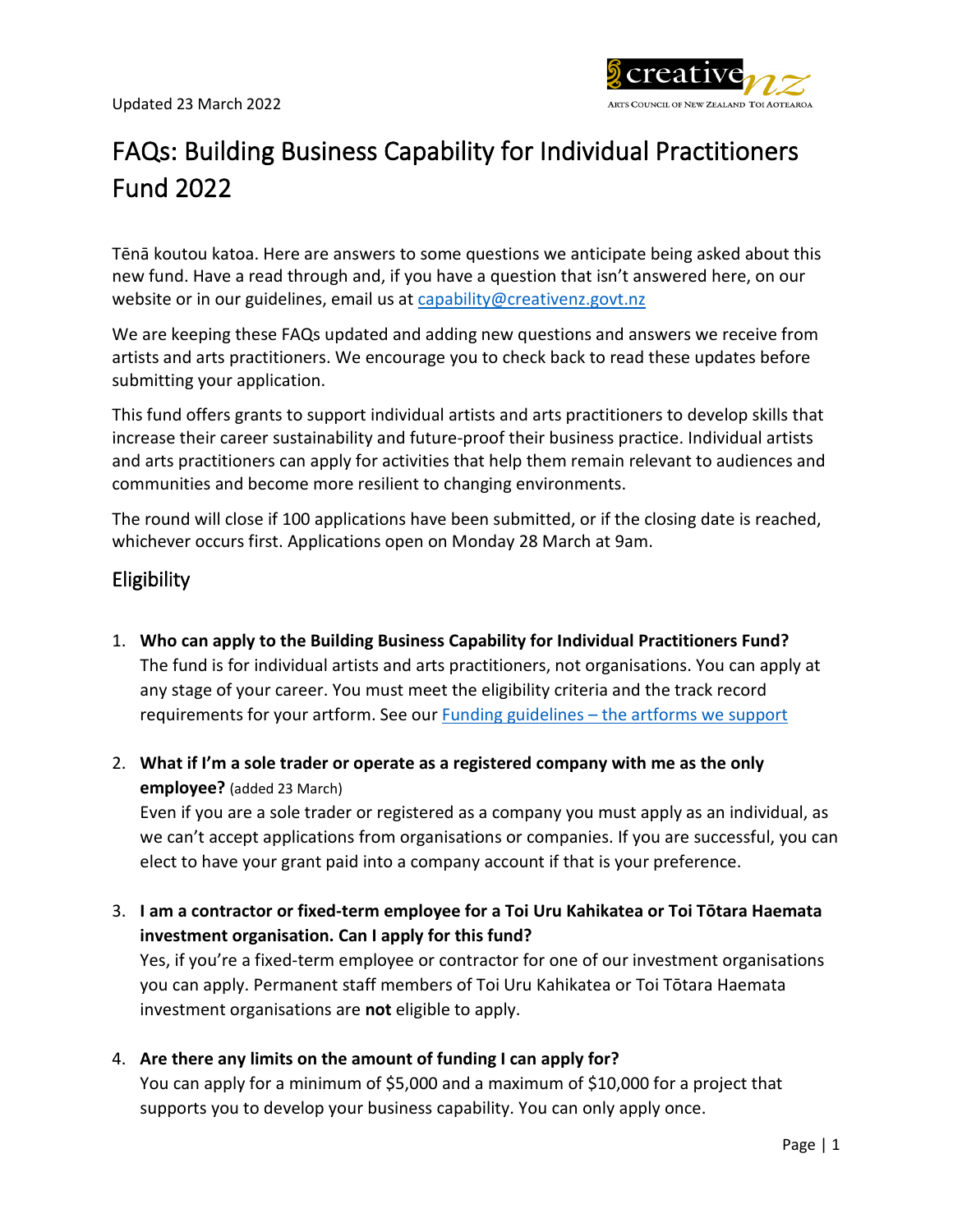

An application can include digital tools or equipment costs (as capital expenditure items) that support your project, up to a maximum of \$3,000. See question 16.

5. **Why can't I apply for less than \$5,000? What other funding options are there if my project request is less than \$5,000?**

We have a minimum threshold for this fund to ensure we can support you to a level that will have a long-term impact on your artistic career.

For funding below \$5,000, you could look at our recently revised [Other Sources of Funding](https://www.creativenz.govt.nz/find-funding/other-sources-of-funding-and-support)  [and Support guidance.](https://www.creativenz.govt.nz/find-funding/other-sources-of-funding-and-support)

## 6. **Can I apply for project costs for my artistic practice?**

No, not through this fund. It's designed to help you build the business skills you need to support your artistic practice long-term.

The fund doesn't support costs related to the research, development, creation and presentation of artistic practice. You could apply for those costs through our regular [Arts](https://www.creativenz.govt.nz/find-funding/funds/arts-grants)  [Grants](https://www.creativenz.govt.nz/find-funding/funds/arts-grants) funding. In this financial year 2021/22, you could apply to this fund in addition to two applications to Arts Grants.

7. **Can training or mentoring support be provided by other artists or arts practitioners?** Yes. Training, mentoring or consultancy support can be provided by artists or arts practitioners as long as they have the appropriate skills and experience and are a good fit for your project. For example, if you're looking for training as a Producer you might want to be mentored by a Producer in the sector who has more experience than you and can help build your skills.

You can nominate any contractor, mentor or training provider – your application must include their CVs/bios and quotes or proposal fees as well as confirmation in writing of their availability (refer to the 'Support Material for People' section of your application).

8. **I'm looking to apply for mentoring from someone overseas or to attend an international conference or training event, is this activity eligible?**

Yes. However, we anticipate that the activity involving a training event, artist or practitioner overseas will need to be online for some time. If your project requires international travel you will need to follow official travel advice.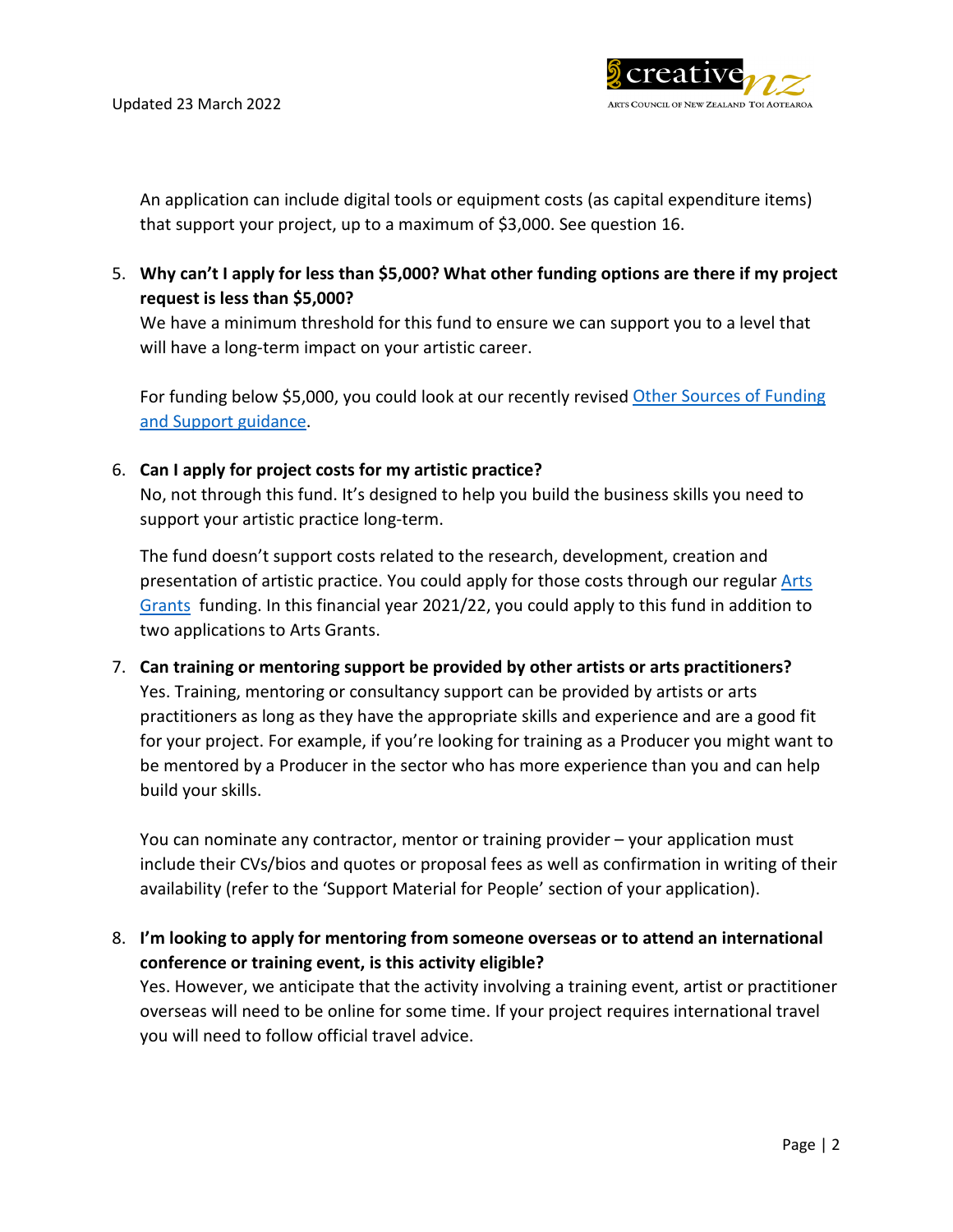

Updated 23 March 2022

You and your international providers should carefully consider the additional risks of travel. Make sure you read th[e International activity guidelines](http://www.guidelines.creativenz.govt.nz/help/international-activity) before submitting an application.

- 9. **Are tertiary study and training courses eligible activities?** (added 23 March) Yes, if the study or training helps you to build business skills.
- 10. **Are subscriptions to an arts industry body or membership-based organisation eligible activities?** (added 23 March)

Yes, you can include costs for an arts industry membership or subscription for training and development, not arts practice, and as long as you tell us how this will help your business, brand and/or skills development. We can only support the subscription cost for the duration of your project. For example, if your project was focused on training between July and October you could apply for four months of membership to an organisation for professional development.

11. **Can I apply for funding to hire an expert to build or update a website to support my practice? Can I include the purchase of a website domain name in my application?** (added 23 March)

Yes, as long as you can demonstrate the value and benefit to your business in building your resilience and long-term sustainability. We would also support the purchase of a website domain as this helps build your digital presence as an individual practitioner.

12. **Would you support brand development costs, eg graphic design costs for a logo or visual identity?** (added 23 March)

Yes, we would support brand development, eg graphic design costs, via a third-party contractor as long as you can tell us how this activity will help you remain relevant to audiences and communities.

13. **Are travel fees an eligible cost if the training I'm looking to undertake is outside my area/region?** (added 23 March)

Yes, travel costs can be included in your application, as can remuneration for your own time to undertake the training.

14. **Does a consultant/mentor need to have a track record? Can I offer a koha, instead of a fee, eg a koha to an aunty or a kuia in this role?** (added 23 March) No, they don't need a track record as long as you explain in your application why they are the right person and what their background and experience is.

Yes, either a fee or a koha can be paid for mentoring or other skill building, as appropriate.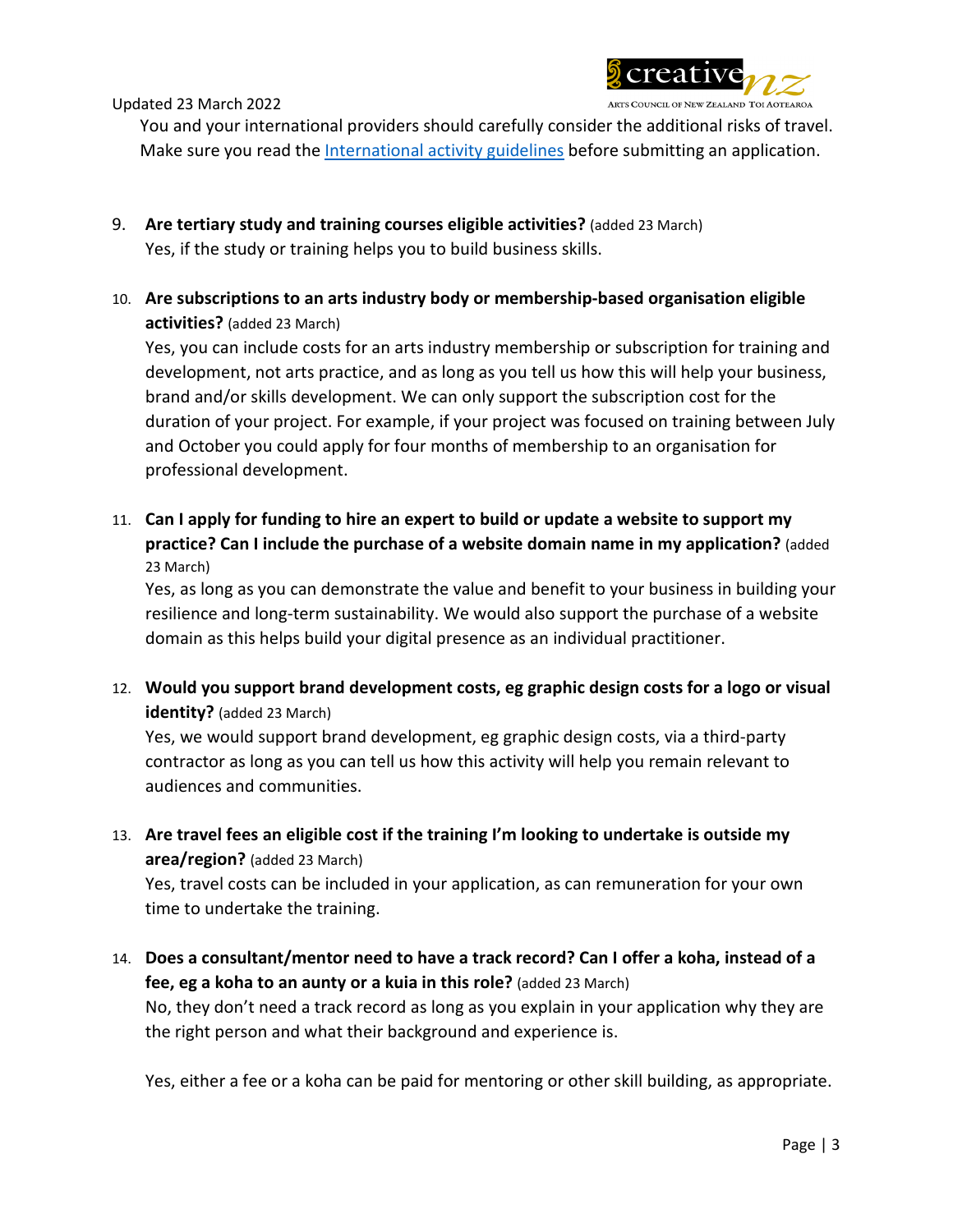

#### Updated 23 March 2022

#### 15. **Can I apply for more than one activity?**

Yes, you can apply for more than one activity within your application. Your project can include one or more of the areas of skill-building listed under 'What We Fund'. You will need to provide a detailed budget showing each cost on a separate line.

The total funding you apply for will need to be between \$5,000 and \$10,000. You can only make one application.

# 16. **What kinds of digital tools or equipment costs are eligible under capital items and expenditure?**

You can apply for digital tools or equipment costs (as capital expenditure items) that are directly related to carrying out your project. In your application, you must say how the tools or equipment will support your project.

Here are some examples:

- digital tools or equipment, eg laptops or cameras
- IT software or hardware
- financial management software
- fundraising/e-commerce tools
- Zoom subscriptions, live streaming or VR tools.

You can apply for up to \$3,000 in total for capital items. Your application will need to request at least \$5,000. See question 17 below for more information.

### 17. **Can I apply for funding for capital expenditure items only?**

No, funding for capital expenditure items is only available as one part of an application. The capital expenditure item(s) requested within your application must support you to carry out your business skills development project and will not be considered for funding on their own.

For example, if you apply for financial skills coaching you might also apply for financial management software to support you to take part in the coaching and put the skills into practice.

Your final application will need to be for at least the minimum threshold of \$5,000 and can include capital expenditure items up to \$3,000.

# 18. **If my application is successful, can I still apply for Arts Grants and other funding opportunities?**

Yes. If you receive funding for your business skills development through this fund you can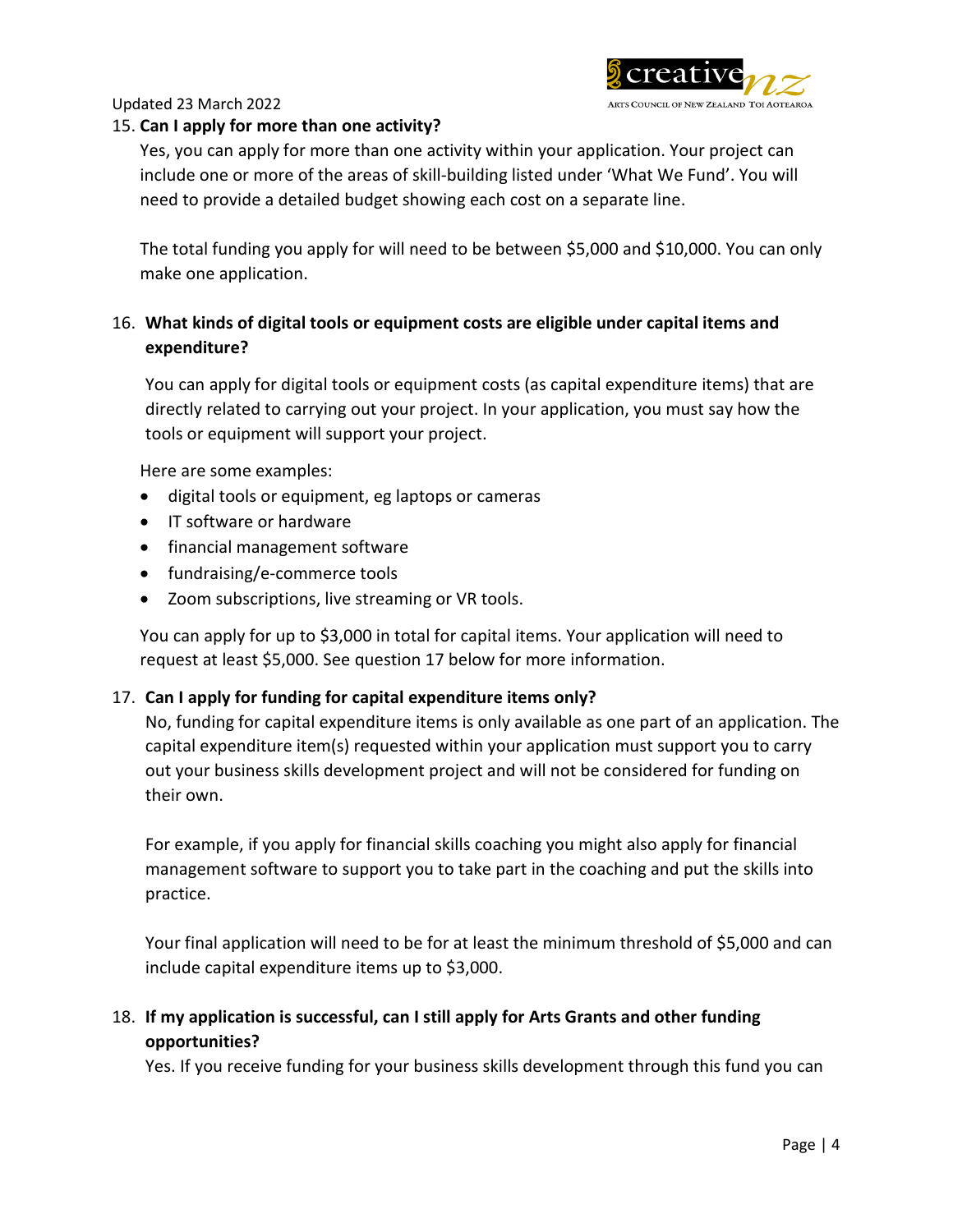



still apply to Arts Grants or other Creative New Zealand funding opportunities as long as the project, or project phase, has not already been funded from this round.

In this financial year 2021/22, you could apply to this fund in addition to two applications to Arts Grants.

19. **If my application is unsuccessful, can I apply for Arts Grants or other funding for this project?**

Yes, under limited circumstances and at our discretion. You need permission from the Manager, Funding Services to resubmit an application. If you resubmit an application without getting permission first, it won't be eligible for consideration in that funding round.

If your application was declined and you want to resubmit it to Arts Grants or for other funding, contact [Funding Services](mailto:funding@creativenz.govt.nz) to ask about resubmitting.

# 20. **Can I resubmit a declined Arts Grants project to this fund?**

Yes, as long as the project meets the purpose of this fund, to develop your business capability.

# Application process and timing

## 21. **When can my project take place?**

Your project must:

- start after 3 June 2022 (the date we notify you of your application result)
- be completed by 2 June 2023

## 22. **What period can I apply for project costs?**

You can only apply for project costs which will be incurred after we notify you of the result of your application (see question 19). Creative New Zealand can't support retrospective costs (these are costs incurred before your project or project start date).

## 23. **What if COVID-19 impacts my project?**

When applying, you must include a COVID-19 Contingency Plan which describes any potential changes you might make if the COVID-19 Protection Framework traffic light settings change. We will also continue to comply with government advisories (including traffic lights) and/or border controls.

For further guidance and a template plan see our **Funding guidelines - A guide to developing** your COVID-[19 contingency plan.](https://www.guidelines.creativenz.govt.nz/help/a-guide-to-developing-your-covid-19-contingency-plan) Your application will be made ineligible if this is not included in your application.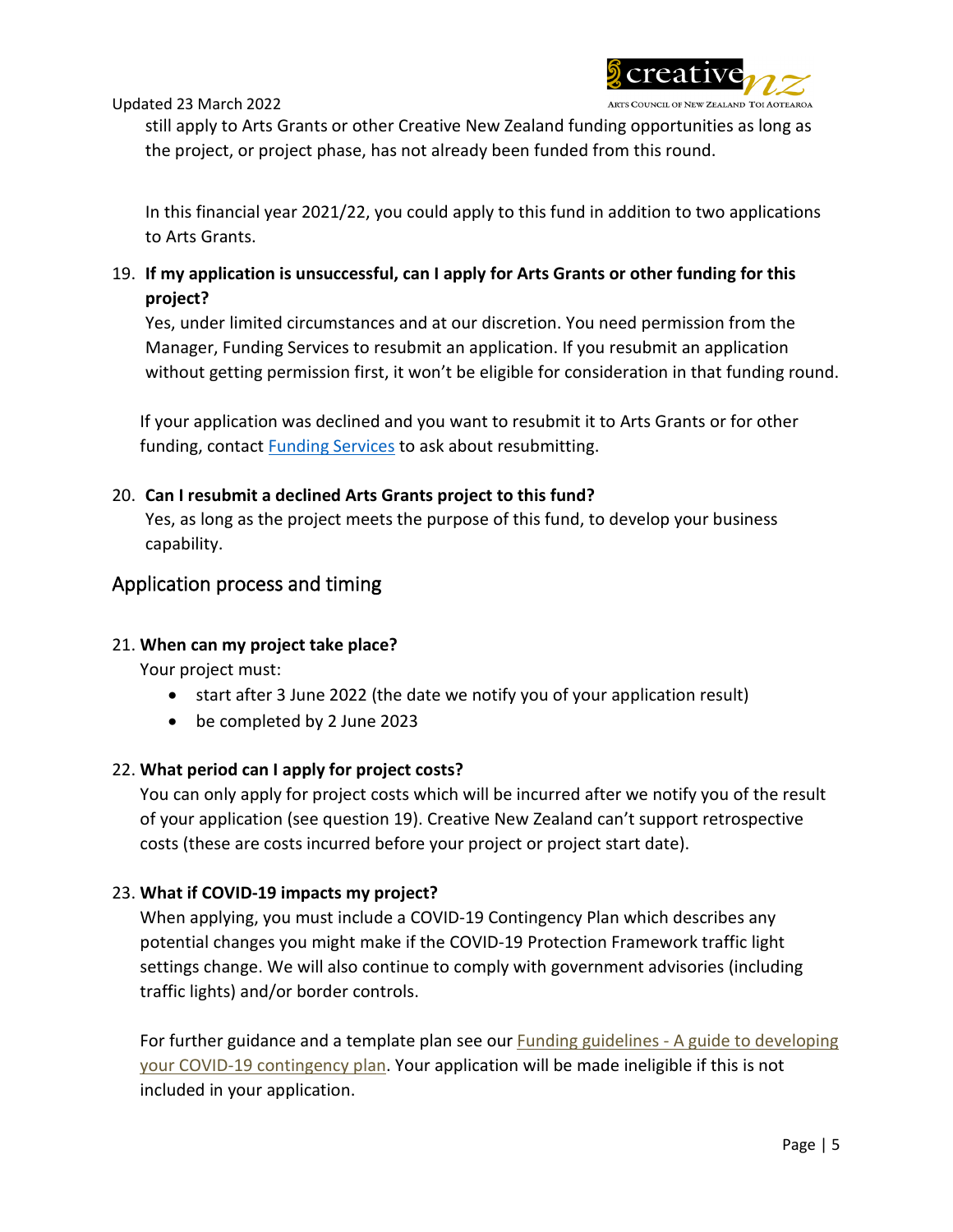

For this reason, when making funding decisions, we may decline an application if the programme or project is not able to be delivered at the time of notification (see question 27). This can happen regardless of when the project is planned to take place.

24. **Why is there a cap of 100 applications for this fund?** (updated 10 March) A funding round limit ensures decisions can be made quickly and helps us manage demand for the available funding. It also ensures a higher success rate for applicants.

We have a limited budget to apply to this pilot fund, to see whether we can achieve outcomes that are mutually agreeable to both us and to independent artists. We want to ensure we can support you to a level that will have a long-term impact on your artistic career, which is why there is also a minimum application threshold of \$5,000 (see question 4).

We encourage you to start researching and planning your project early, so you have the information ready when applications open on 28 March.

If you are not able to submit an application due to timing, the round closing, or your application is not successful, you can apply for funding to support a new capability building project through our [Arts Grants](https://www.creativenz.govt.nz/find-funding/funds/arts-grants) funding programme.

### 25. **Can I include video or audio within my application?**

Yes. You can choose to include a **web-link** to a video or audio file (of 5-minutes maximum in length) as part of the support material for your application.

This is an opportunity for you to record yourself *talking about the skills development* you are looking to undertake. This should **not** include footage of your work such as performances or presentation.

Read the [Funding guidelines](http://guidelines.creativenz.govt.nz/help/support-material) - support material for guidance of the formats we accept. In addition to your video or audio recording, you will need to include other supporting documents (See **What to include in your application**). Note only five items of supporting material are permitted, so please combine items into one PDF or Word document if possible.

26. **Can the video or audio be provided instead of written content about my idea for my project?** (added 23 March)

No. You still need to provide written content on your idea. We have offered this additional option to supplement your words. If you find it hard to keep within the wordcount, you can